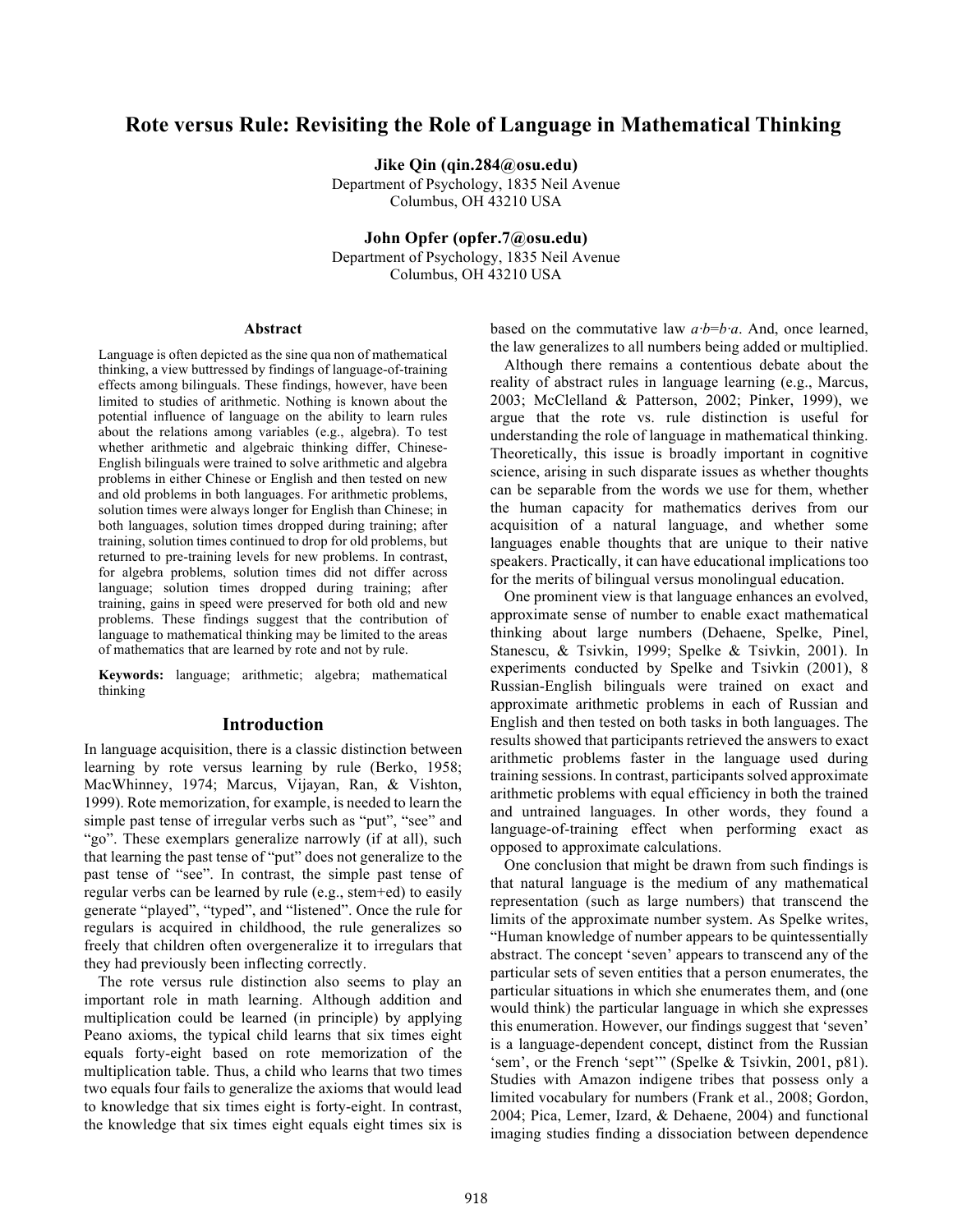of exact and approximate computations on language-related circuits (Dehaene et al., 1999; Venkatraman, Siong, Chee, & Ansari, 2006) also provide supporting evidence for this view.

However, an alternative interpretation is to consider the role of language in mathematical thinking in terms of rote vs. rule learning. If arithmetic (or the meaning of number words) is learned by rote and stored in associative memory, then any aspect of the learning context (including language of instruction) would be expected to facilitate recall. In contrast, aspects of mathematics that are rule-based and not stored item-by-item in associative memory would be less subject to encoding specificity. On this view, rote-based mathematical thinking, such as arithmetic, involves the memorization of specific number-number associations, generalizes quite narrowly, follows the principle of encoding specificity (Tulving & Thomson, 1973), and thus language dependence. In contrast, rule-based mathematics, such as learning relations among algebraic variables, permits free generalization and is thus language independent.

### **The Current Study**

In this paper, we tested our alternative interpretation by performing a near replication of Spelke and Tsivkin (2001)'s study. Specifically, we trained Chinese-English bilinguals (native language Chinese) to solve a series of arithmetic and algebra problems over a two-day period either in English or Chinese and then tested them on both trained and novel arithmetic and algebra problems in both of the two languages on a third day. If only rote-based mathematical thinking were language dependent, participants would be expected to solve arithmetic problems faster in Chinese than English, and solution times would be expected to drop over training period, but return to pre-training levels for novel problems in the testing period. In contrast, for algebra problems, participants would be expected to solve them with equal speed in both languages, and solution times would be expected to drop over training, remain fast during the testing period, and be equally fast for the old and new problems.

Further, to verify that what was learned in solving algebra problems were rules – i.e., relations among variables –  $(e.g., +.)$  and not rote sequences of symbols, answers contained a mixture of foils that either preserved or violated the sequence of relations. In just this case, *rule-violating* foils (e.g.,  $A \cdot B + A + C$  or  $A + B + A \cdot C$ ) would be expected to be rejected faster than *rule-preserving* foils (e.g., A·B+B·C).

### **Methods**

#### **Participants**

Participants were 40 Chinese-English bilinguals (26 females), ranging in age from 18 to 35 years (M=23.04 years, SD=3.83 years). Participants were recruited from undergraduate and graduate students enrolled at The Ohio State University. All participants were native speakers of Chinese, attended elementary and high school in China, spoke English fluently (but not at native levels), and were comfortable conversing and reading both Chinese and



Figure 1: Exemplars of the stimulus display used in different trial types.

English. The university requires applicants with English as a second language to score at least 79 on the TOEFL (iBT), or at least 82 on the MELAB, or at least a 6.5 on the IELTS. These criteria imply English skills sufficient to successfully complete a university degree entirely in English.

#### **Tasks and Materials**

The experiment was conducted on a 13-inch MacBook Air laptop, with all the tasks administered using a custom MATLAB program. On each trial of the arithmetic and algebra tasks, one problem was shown in numerical words either in Chinese or English, with two candidate answers presented below (Figure 1). Participants were asked to select the correct answer by pressing the "up arrow" or the "down arrow" key. For the stimuli in both Chinese and English on each task, all questions appeared in Geneva font size 44 and answers appeared in Geneva font size 27. The displays in the two languages on each were designed to be as similar as possible in size and layout.

For arithmetic task, 12 exact multiplication problems were presented, with the first factor ranging from 12 to 28, the second factor ranging from 3 to 9, and the candidate answers ranging from 62 to 146. The alternative answer to the correct one was a number that was 10 larger or smaller. All the problems and answers were the same in the two languages.

For algebra task, 12 algebraic multiplication problems were presented, with the first factor a letter (e.g., A), the second factor a sum of two letters (e.g., B+C). The correct answer was the one following the distributive law (e.g., A·B+A·C). And the alternative answer was either the one with the rule-preserving operands (e.g.,  $A \cdot B + B \cdot C$ ) or with the rule-violating operands (e.g.,  $A \cdot B + A + C$  or  $A + B + A \cdot C$ ). To create unique sets of items, different letters were used in English and Chinese versions of the algebra task.

### **Design**

The design was similar to that used by Spelke and Tsivkin (2001). Each participant was given a two-day training session and a one-day test session. In the training session, participants were randomly divided into two groups with one group performing the arithmetic task in Chinese and the algebraic task in English and the second group performing the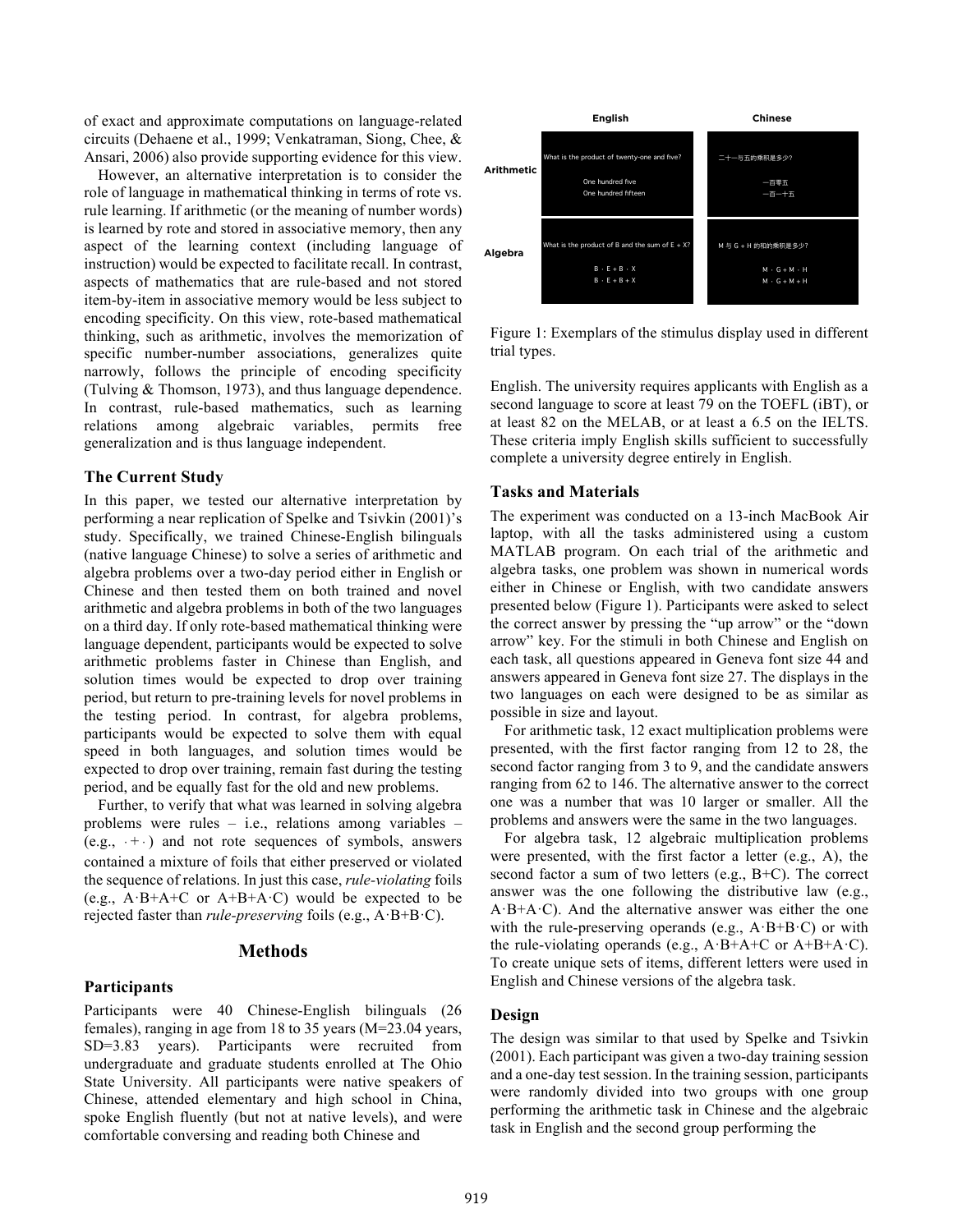

Figure 2: Response latencies on each type of problem and in each language over the 3-day period. Dashed lines=new; solid lines=old; black=trained language; orange=untrained language.

arithmetic task in English and the algebraic task in Chinese. In the test session, all participants were given both tasks and in both languages. The order of languages in both training and test sessions were counterbalanced across participants.

In each training session, each task consisted of 6 repetitions of each of the 12 different problems, for a total of 72 trials per task. In the test session, each task consisted of 6 trained problems and 6 untrained problems. Each of the 12 problems was presented twice, for a total of 24 trials per task in the test session. Problems in each task were presented in a random order and the correct answer appeared on the top and bottom with equal frequency.

### **Procedure**

Before each task, experimenter conversed with the participant in the language to be used for the task. To reaccustom them to working with the corresponding language, immediately prior to each task in English or Chinese, participants were asked to read online news in that language for two minutes.

In the training sessions, each task began with instructions specific to that task and with example problems presented in that trained language. The first trial was showed up by participants pressing the space bar, and remained on the computer screen until the participant pressed a response key indicating whether the top answer or the bottom one was correct. Immediately after that, a feedback specifying whether the response was correct or incorrect appeared on the screen and remained for 600ms. If no response was made within 10s, a third feedback appeared indicating that the trial had timed out. The next trial began immediately after the disappearing of the feedback. Throughout the training sessions, participants were encouraged to respond efficiently, with equal emphasis on speed and accuracy.

The procedure for each task in the test session was identical to that in the training sessions, except that no specific examples were given to explain the task in the instruction.

Figure 3: Accuracy on each type of problem and in each language over the 3-day period. Dashed lines=new; solid lines=old; black=trained language; orange=untrained language.

### **Results**

Results were organized in three sections. In the first section, we examined the training effects for both arithmetic and algebra tasks. In the next section, we examined the performance for arithmetic and algebra tasks in the testing session. In the final section, we examined differences between rule-violating and -preserving operands. Figure 2 and Figure 3 present the mean response latencies and the accuracy for each of the tasks and languages during the 2-day training period and the third-day testing period.

## **1. Training led to faster and more accurate responses for both arithmetic and algebra tasks, but the effect of language on speed and accuracy was unique to arithmetic.**

We first analyzed training session data for arithmetic and algebra tasks. Reaction times (RT) were analyzed for all trials on which a subject gave the correct response within the allowed 10s period. A generalized linear mixed-effect model (GLMM) was conducted, with training day, training language, task, and all interactions as fixed effects, and subjects and trials as random effects. As expected, there were significant main effects of training day,  $b=-.33$ ,  $t(42)=-9.80$ , *p*<.001, task, *b*=.72, *t*(10700)=62.60, *p*<.001, and training language, *b*=-.37, *t*(10700)=-32.38, *p*<.001. Also, there was a significant interaction of task and training language, *b*=-.37,  $t(38)=-4.61$ ,  $p<.001$ , indicating that participants solved arithmetic problems faster in Chinese than in English (2688.17 vs. 4166.49ms) but solved algebra problems with nearly equal speed in Chinese and English (1992.27 vs. 1988.49ms). An interaction of task and the training day, *b*=-.03, *t*(10700)=2.73, *p*<.01, indicated that although training helped lower RT for the second day for both arithmetic and algebra tasks, the decrease was lower for the arithmetic (3680.03ms on day1 vs. 3105.20ms on day2) than algebra task (2347.62ms on day1 vs. 1640.02ms on day2). No other effects were found.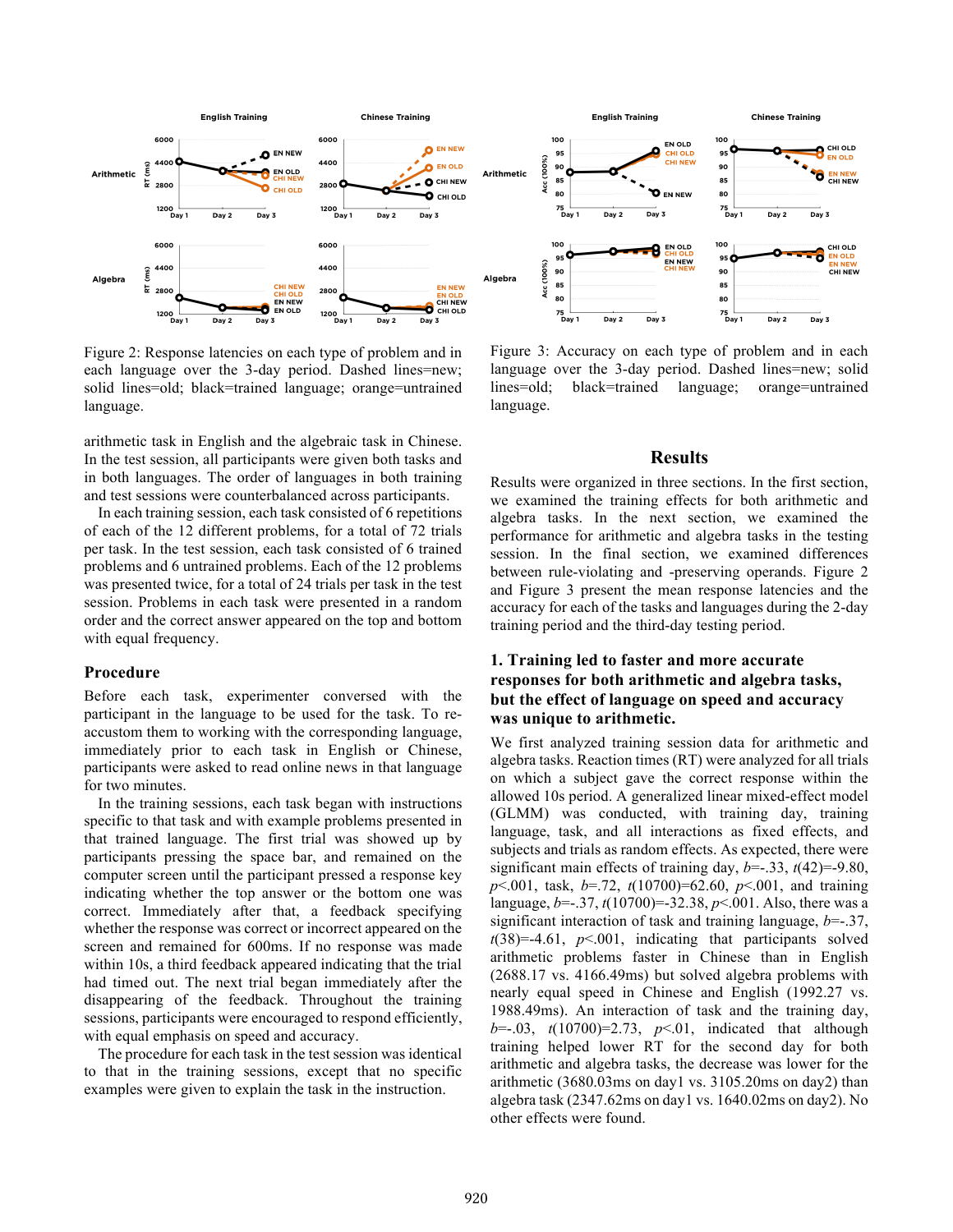

Figure 4: Response latencies of rule-rejecting foils and rule-preserving foils on algebra problems in each language over the 3 day period. Error bars indicate standard error.

Accuracy for arithmetic and algebra tasks were analyzed in a similar way except using a mixed logit model (GLMM for binomially distributed outcomes). There were main effects of training day, *b*=.17, *z=*2.72, *p*<.01, task, *b*=-.37, *z*=-8.16, *p*<.001, and training language, *b*=.28, *z*=6.17, *p*<.001. An interaction of task and training language, *b*=.35, *z*=3.48, *p*<.001, was found, indicating that participants solved arithmetic problems more accurately in Chinese than in English (96.18% vs. 87.50%) but solved algebra problems with nearly equal accuracy in Chinese and English (95.94% vs. 96.70%). An interaction of task and training day, *b*=-.15, *z*=-3.35, *p*<.001, indicated accuracy was higher during the second than the first day of training for the algebra task but not arithmetic task (95.38% on day1 vs. 97.26% on day2 for algebra task; 91.77% on day1 vs. 91.91% on day2 for arithmetic task). Day 1 results are important because they suggest that any pre-existing advantage for the algebra problems were negligible.

### **2. Dissociation between arithmetic and algebra tasks in the test session.**

We next conducted a generalized linear mixed effect model (GLMM) on response latencies for the test problems, with the task, test language, problem novelty, and interactions as fixed effects, and subjects and trials as random effects. Results showed a main effect of task, *b*=1.02, *t*(146)=19.59, *p*<.001, language,  $b=-.42$ ,  $t(146)=-8.06$ ,  $p<.001$ , and problem novelty,  $b=-.28$ ,  $t(24)=-5.67$ ,  $p<.001$ . An interaction between task and language, *b*=-.41, *t*(146)=-7.96, *p*<.001, indicated that participants solved arithmetic problems faster in Chinese than English (2799.76 vs. 4419.03ms) but solved algebra problems with nearly equal speed in Chinese and English (1618.03 vs. 1628.19ms). An interaction between task and problem novelty,  $b = -25$ ,  $t(74) = -8.50$ ,  $p < .001$ , indicated that participants answered old problems more rapidly than new problems for both arithmetic and algebra tasks, but the difference was greater for the arithmetic than algebra task (986.11 vs. 57.89ms). No other effects were found.

Accuracy for the tasks in the test session were analyzed in the similar way except using a mixed logit model. Similar to

the results of latencies, results showed a main effect of task, *b*=-.55, *z*=-6.88, *p*<.001, and problem novelty, *b*=.39, *z*=2.77, *p*<.01. An interaction between task and problem novelty, *b*=.18, *z*=2.26, *p*<.05, indicated that participants answered old arithmetic problems more accurately than new ones (95.10% vs. 86.04%), but solved new and old algebra problems with nearly equal accuracy (97.60% vs. 96.36%). No other significant effects were found.

### **3. Micro-rules were learned through algebra tasks.**

Results above suggest that subjects were not just memorizing strings of letters and operations when solving algebra problems. How, then, did they solve the problems? One possibility is that subjects encoded a partial structure of the trained items. For example, subjects might learn a structure of a subset of operations (e.g.,  $+$ ) while solving the algebra problems. If this were the case, rule-violating foils (e.g., A·B+A+C or A+B+A·C) would be expected to rejected faster than the rule-preserving foils (e.g.,  $A \cdot B + B \cdot C$ ) when subjects solving algebra problems.

As Figure 4 shows, participants more quickly solved algebra problems with rule-violating than rule-preserving operands for each day of learning, for both new and old problems, and in both languages. The latency findings were confirmed by a generalized linear mixed effect model (GLMM) on training data and test data.

In the model for the training data, the language (English vs. Chinese), training day (day1 vs. day2), alternative to the correct answer (rule-violating vs. rule-preserving foils), the three two-way interactions, and the one three-way interaction were fixed effects, and subjects and trials were random effects. Results revealed a main effect of alternative choice, *b*=.18, *t*(35)=6.97, *p*<.001; a main effect of training day, *b*=- .36,  $t(44)$ =-10.68,  $p<0.01$ ; and an interaction of alternative choice and training day,  $b=-.04$ ,  $t(46)=-2.11$ ,  $p<.05$ , indicating the difference on response latencies for answering problems with rule-violating foils versus rule-preserving foils was greater on day1 than day2 (438.81 vs. 260.68ms).

In the model for the test data, the language (English vs. Chinese), problem novelty (old vs. new), alternative to the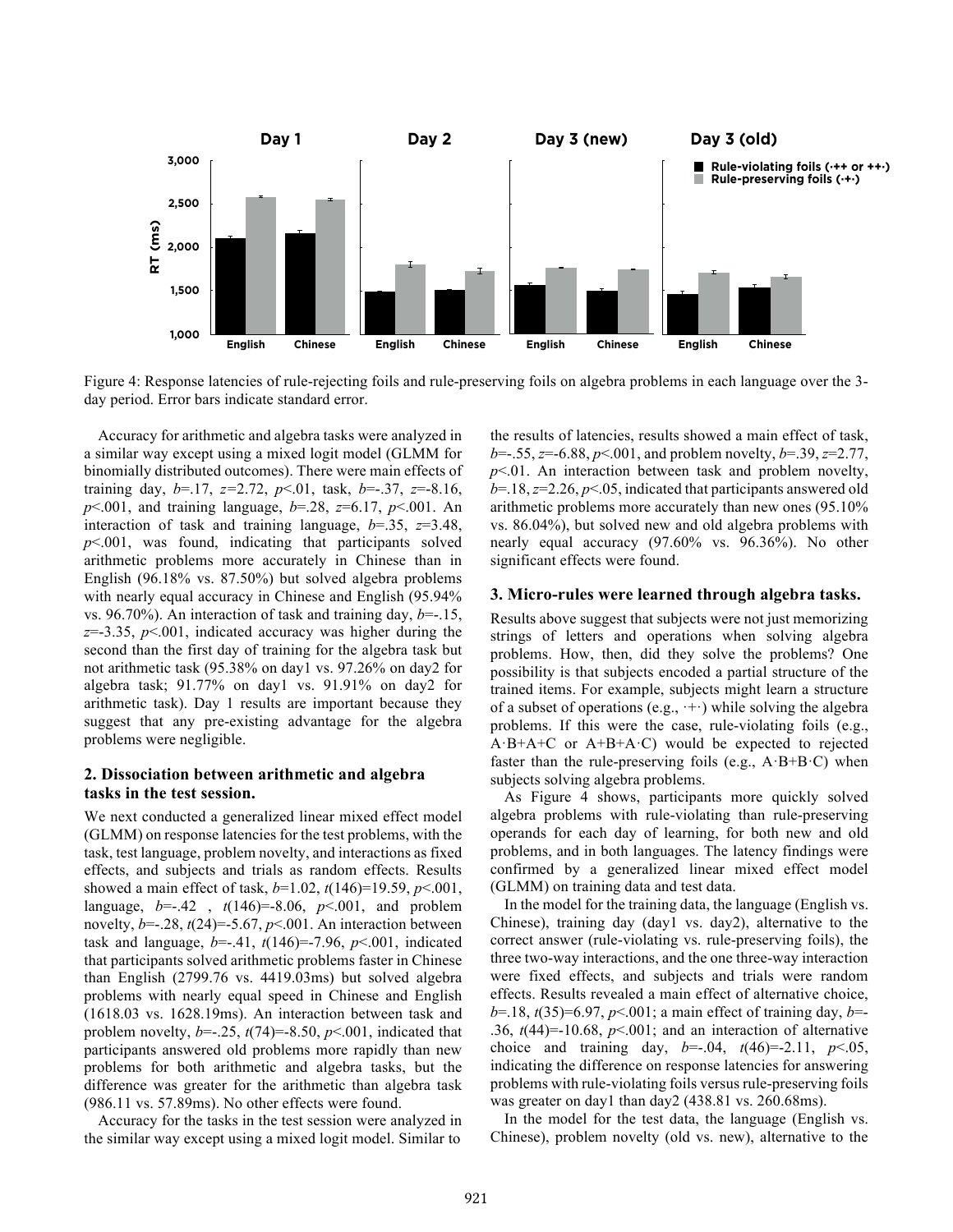correct answer (rule-violating foils vs. rule-preserving foils), the three two-way interactions, and the one three-way interaction were fixed effects, and subjects and trials were random effects. Results revealed only a main effect of alternative choice, *b*=.10, *t*(25)=3.47, *p*<.01.

### **Discussion**

Consistent with the rote/rule distinction, our results showed a marked contrast between arithmetic and algebra learning. As in Spelke and Tsivkin (2001)'s experiments, bilingual subjects retrieved answers to rote-based arithmetic problems more quickly in their native language than in their second language, and old arithmetic problems were solved more quickly than new ones. Although we did not replicate the language-of-training advantage found in Spelke and Tsivkin (2001)'s study, full language-of-training effects are typically masked when native languages are too dominant in retrieval (Campbell, 2005; French-Mestre & Vaid, 1993; Kolers, 1968; Marsh & Maki, 1976; McClain & Huang, 1982).

In contrast, our results showed that when the same subjects learned rule-based algebra problems, they retrieved those problems with equal efficiency in their two languages, and this learning could generalize to the novel problems in the testing period. These results suggest that natural language only contributes to rote-based arithmetic learning but not to rule-based algebraic learning.

Our results are broadly consistent with neuropsychological evidence that patients with severe aphasia are able to correctly solve algebraic expressions despite showing impairments in language ability (Klessinger, Szczerbinski, & Varley, 2007), as well as the neuroimaging findings of double neural dissociation of processing algebraic operations and the syntax of language (Monti, Parsons, & Osherson, 2012).

Furthermore, our results showed algebra learning relies on a series of micro-rules, which is the structure of relations among the operations. And these micro-rules can be generalized to new items that do not overlap with the items that appeared in training. The nature of these micro-rules could be a visual perception of the structure, which has been suggested to impact rule application in algebraic reasoning (Landy & Goldstone, 2007; Landy, Jones, & Goldstone, 2008; Marghetis, Landy, & Goldstone, 2016; Schneider, Maruyama, Dehaene, & Sigman, 2012).

We close by discussing three implications provided by this research. First, what might be the role of language in mathematical thinking? Second, what might be the nature of rule-based mathematical thinking? Third, what might be the educational implications of the present findings?

### **1. Revisiting the role of language in mathematical thinking**

Whether natural language does (Bloom, 1994; Carey, 2001, 2009; Lakoff & Nunez, 2000; Nunez & Marghetis, 2014; Paik & Mix, 2003; Spelke & Tsivkin, 2001) or does not (Brannon, 2005; Gelman & Butterworth, 2005) play a role in mathematical thinking is a hotly-debated issue. Although a full review of the subtle differences amongst these views (and their methodological assumptions) is not possible here, we should note that none of these accounts provides a memory systems-based theory predicting a dissociation between arithmetic and algebra (though see Schneider et al., 2012). Moreover, our theory that language effects are limited to rotebased learning generalizes beyond the arithmetic/algebra divide. In addition to arithmetic, verbal-associative learning plays an important role in the acquisition of integer and fraction names, which also seem to exhibit language effects (Frank et al., 2008; Paik & Mix, 2003). Further, in addition to the distributive law, mathematics covers other nonalgebraic, rule-governed categories (e.g, parity), where our theory could be tested.

### **2. The nature of rule-based mathematical thinking**

The results of our study suggest that algebra learning does not depend on the particular variables involved but on the structure of relations among the variables. But what is the nature of this representation?

One possibility is that the *spatial* properties of physical layouts are encoded. This was suggested by Landy et al., (2008)'s study, in which they manipulated the visual layouts of algebraic equations and asked subjects to judge whether the equations valid or not. And they found that the physical spacing of algebraic equations impacted subjects' performance, suggesting the role of visual perception in the rule application. In a follow-up study by Schneider et al. (2012), they investigated eye movement during subjects solving arithmetic problems with nested syntactic structure, and found the procedural rules biased the typical left-to-right sequential processing in language. These studies point to the possibility that what is learned in algebra might be languageindependent by virtue of a dissociation between spatial and verbal learning mechanisms rather than by a dissociation between rote- and rule-based learning. An interesting test of this hypothesis would be the acquisition of algebraic rules in Chinese by monolingual English-speakers or in English by monolingual Chinese-speakers. In both cases, the spatial layout of the distributive law is preserved, but in the case of monolinguals, the mathematical meaning of the expressions would be unintelligible.

### **3. Implication in education**

The results of our study also have practical implications in education. In many parts of the world, more and more schools provide bilingual education to students. Does bilingual education have more advantages over monolingual education? Our study suggests that the evaluation of monolingual versus bilingual education is complicated and the relative merits will likely depend on whether content must be learned by rote or by rule.

On the one hand, the present study provides evidence that rote-based learning relies on a specific language to encode and retrieve. Therefore, if a child in a bilingual environment is expected to retrieve 'seven times five equals thirty-five' and '七乘以五等于三十五', they will likely need to learn each fact in each language to reach equal facility. As a result,